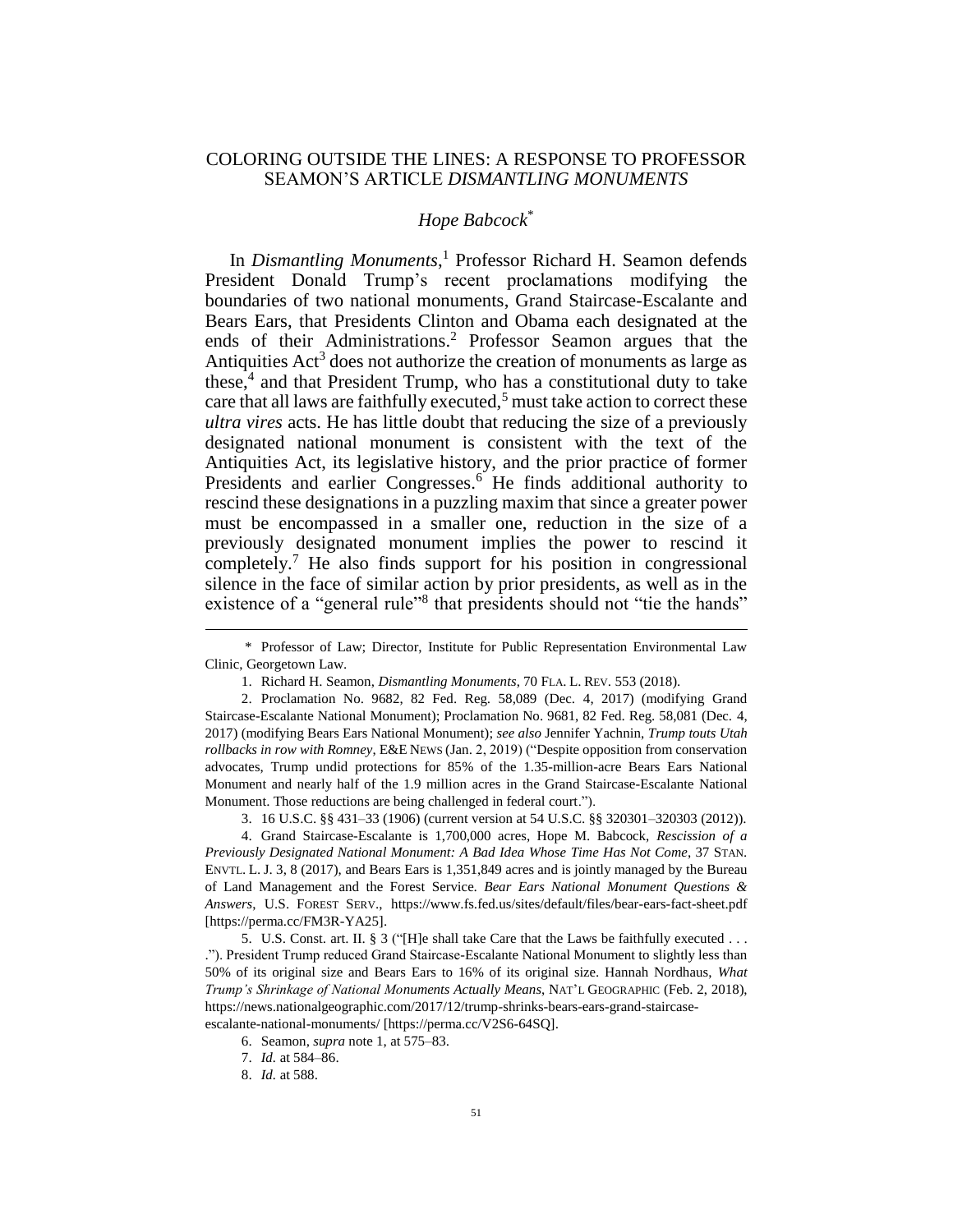of their successors.<sup>9</sup>

<span id="page-1-0"></span>Professor Seamon is not alone in making these arguments,<sup>10</sup> as I am not alone in saying that Professor Seamon's arguments, while wellintentioned, are wrong.<sup>11</sup> He exaggerates the persuasive power of congressional silence. He elevates the importance of the statute's original intent. Professor Seamon and I read the text and legislative history of the Antiquities Act differently—he sees unlimited presidential power, I see limits.<sup>12</sup> We disagree on how the law's purpose has evolved over time and whether Congress, the courts, or both have curbed that evolution.<sup>13</sup> We disagree over the importance of  $\S 204(i)$  of Federal Land Policy & Management Act (FLPMA), which I, and others,  $^{14}$  argue reconfirms the textual clarity of § 431 of the Antiquities Act that only Congress can rescind or modify the boundaries of a previously designated national monument.<sup>15</sup> We also disagree about whether the President has an implied power to revoke or modify a previously designated monument he finds and celebrates that power, I find no such power and warn that its use would violate the separation of powers doctrine and well-established norms of delegated power.<sup>16</sup> Most of these counter arguments can be found in my article, *Rescission of a Previously Designated National* 

 $\overline{a}$ 

11. *See, e.g.*, Mark Squillace et al., *Presidents Lack the Authority to Abolish or Diminish National Monuments*, 103 VA. L. REV. ONLINE 55, 56 (2017); *see also* Mark Squillace, *The Monumental Legacy of the Antiquities Act of 1906*, 37 GA. L. REV. 473, 475 (2003) (discussing the legacy and history of the Antiquities Act as well as proposals to reform or repeal it).

12. *Compare* Seamon, *supra* not[e 1,](#page-0-0) at 556 (arguing presidents have the power to revoke or abolish a previously designated national monument, especially when the power has been exercised contrary to the Act's authorization), *with* Babcock, *supra* not[e 4,](#page-0-1) at 52–65 (arguing, among other things, that neither the text of the Antiquities Act nor interpretive canons authorize a President to revoke or amend a prior President' designation of a national monument).

13. *Compare* Seamon, *supra* note [1,](#page-0-0) at 579 (commenting on how presidents "have repeatedly diminished monuments," and Congress has acquiesced in those actions), *with* Babcock, *supra* note [4,](#page-0-1) at 5, 16–18, 22–27 (contending that until President Trump "no President has ever rescinded a designation made by a prior President", that congressional attempts to repeal or amend the Act consistently failed, and that courts have exercised maximum restraint in reviewing presidential designations).

14. *See, e.g.*, Squillace et al., *supra* note [11,](#page-1-0) at 56 (contending FLPMA makes it clear that the President lacks implied authority to revoke or modify a previous designation).

15. *Compare* Seamon, *supra* not[e 1,](#page-0-0) at 597–99 (finding no support in FLPMA's legislative history or text of § 204(j) for such a proposition), *with* Babcock, *supra* note [4,](#page-0-1) at 52–56 (arguing that § 204(j) reaffirmed the clarity of § 431 of the Antiquities Act that only Congress has the authority to rescind or modify a previously designated national monument).

16. *Compare* Seamon, *supra* note [1,](#page-0-0) at 584 (stating three reasons why a President has the implied power to revoke prior monument designations), *with* Babcock, *supra* note [4,](#page-0-1) at 61–65 (rejecting that concept).

<sup>9.</sup> *Id.* at 588–90.

<sup>10.</sup> *See generally, e.g.*, John Yoo & Todd Gaziano, *Presidential Authority to Revoke or Reduce National Monument Designations*, AM. ENTER. INST. (2017).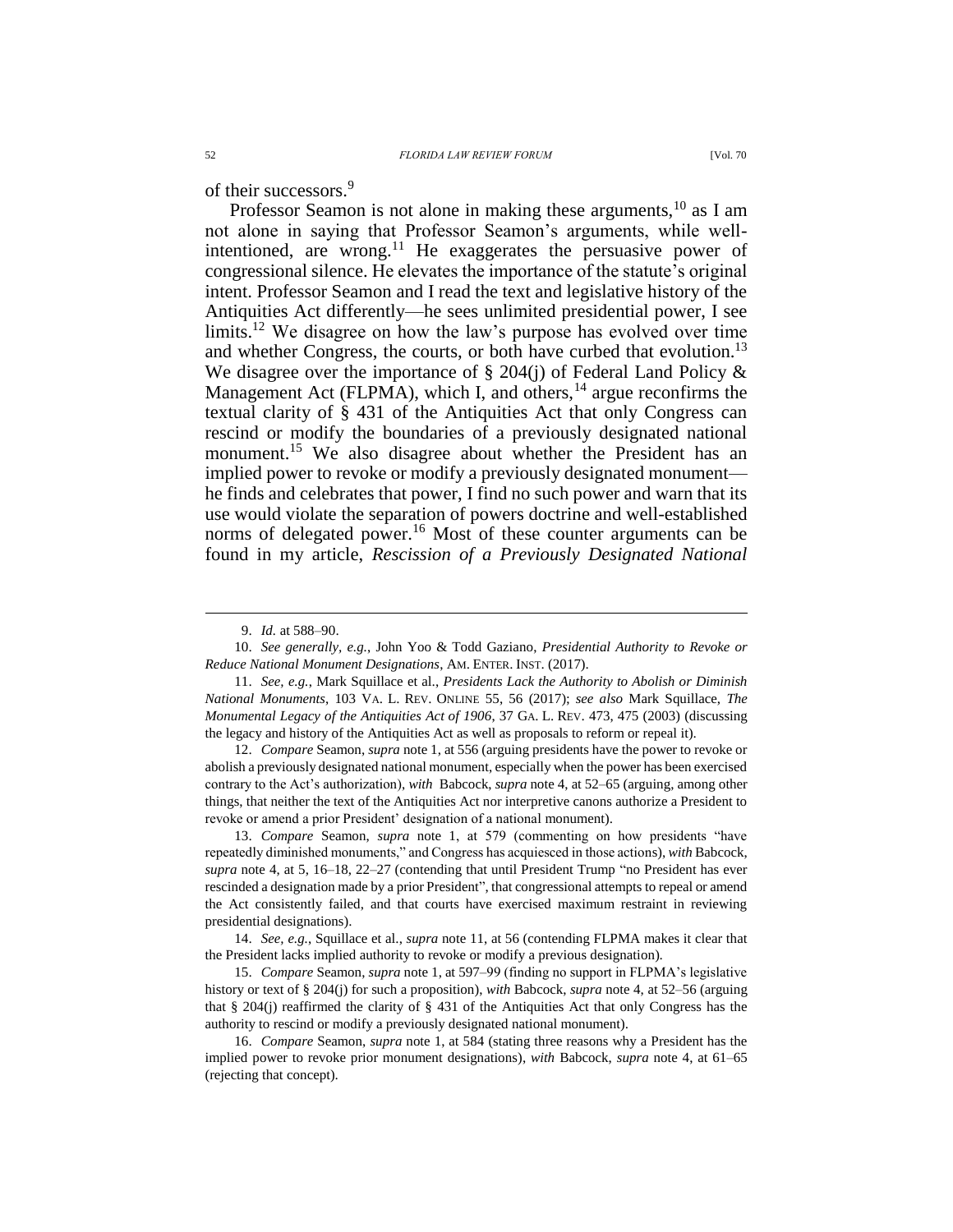# *Monument: A Bad Idea Whose Time Has Not Yet Come*. 17

But rather than engaging in hand-to-hand combat with Professor Seamon over who is right with respect to the specific arguments we each make, I think it may be more useful, certainly more interesting, to broaden the discussion to include: (1) the importance over time of an Act's original intent; (2) the correct role of the Take Care Clause in the debate we are having; (3) the use of the interpretive canon of textual ambiguity<sup>18</sup> to resolve our differences; and  $(4)$  the impact of his arguments on the separation of powers doctrine.

#### <span id="page-2-0"></span>I. THE UNIMPORTANCE OF A LAW'S ORIGINAL INTENT AND MORE MODERN APPROACHES TO STATUTORY INTERPRETATION.

The Antiquities Act is quite brief, surprisingly so when one considers how much public land has been protected under its aegis.<sup>19</sup> Section 1 of the Act makes it a crime for anyone to "appropriate, excavate, injure, or destroy any historic or prehistoric ruin or monument, or any object of antiquities" located on lands that the federal government owns or controls without permission from the agency with management authority over those lands.<sup>20</sup> The penalties for violating this provision are quite severe either or both a fine, not to exceed five hundred dollars, or ninety days in jail at a court's discretion.<sup>21</sup> The Act's most controversial provision is § 431, which authorizes the President, "in his discretion," "to declare by public proclamation historic landmarks, historic and prehistoric structures, and other objects of historic or scientific interest," on federal lands, "to be national monuments."<sup>22</sup> The section also gives the President discretion "to reserve . . . parcels of land [which shall] in all cases . . . be confined to the smallest area compatible with the proper care and management of the objects to be protected."<sup>23</sup> The interpretation of  $\S$  431

<sup>17.</sup> 37 STAN. L.J. 3 (2017).

<sup>18.</sup> *See generally* Curtis A. Bradley & Neil S. Siegel, *After Recess: Historical Practice, Textual Ambiguity, and Constitutional Adverse Possession*, 2014 SUP. CT. REV. 1 (examining, among other things, the relationship between historical practices and textual ambiguity in a study of the Court's decision in *NLRB v. Noel Canning*).

<sup>19.</sup> Monuments Protected Under the Antiquities Act, NAT'L PARKS CONSERVATION ASS'N (Jan. 13, 2017), https://www.npca.org/resources/2658-monuments-protected-under-theantiquities-act [https://perma.cc/NDR3-KUG5] (listing all the national monuments designated under the Antiquities Act).

<sup>20.</sup> 16 U.S.C. § 431 (1906) (current version at 54 U.S.C. §§ 320301 (2012)).

<sup>21.</sup> *Id.* 

<sup>22.</sup> *Id.* 

<sup>23.</sup> *Id.* Often ignored is § 432, which authorizes the Departments of Interior and Agriculture to issue "rules and regulations for the purpose of carrying out" the Act's provisions. 16 U.S.C. § 432 (1906) (current version at 54 U.S.C. §§ 320302 (2012)). Although § 432 is a specific delegation of administrative authority to federal agencies to implement the law's provisions, the section does not cede Congress' superior legislative authority to interpret and implement the Act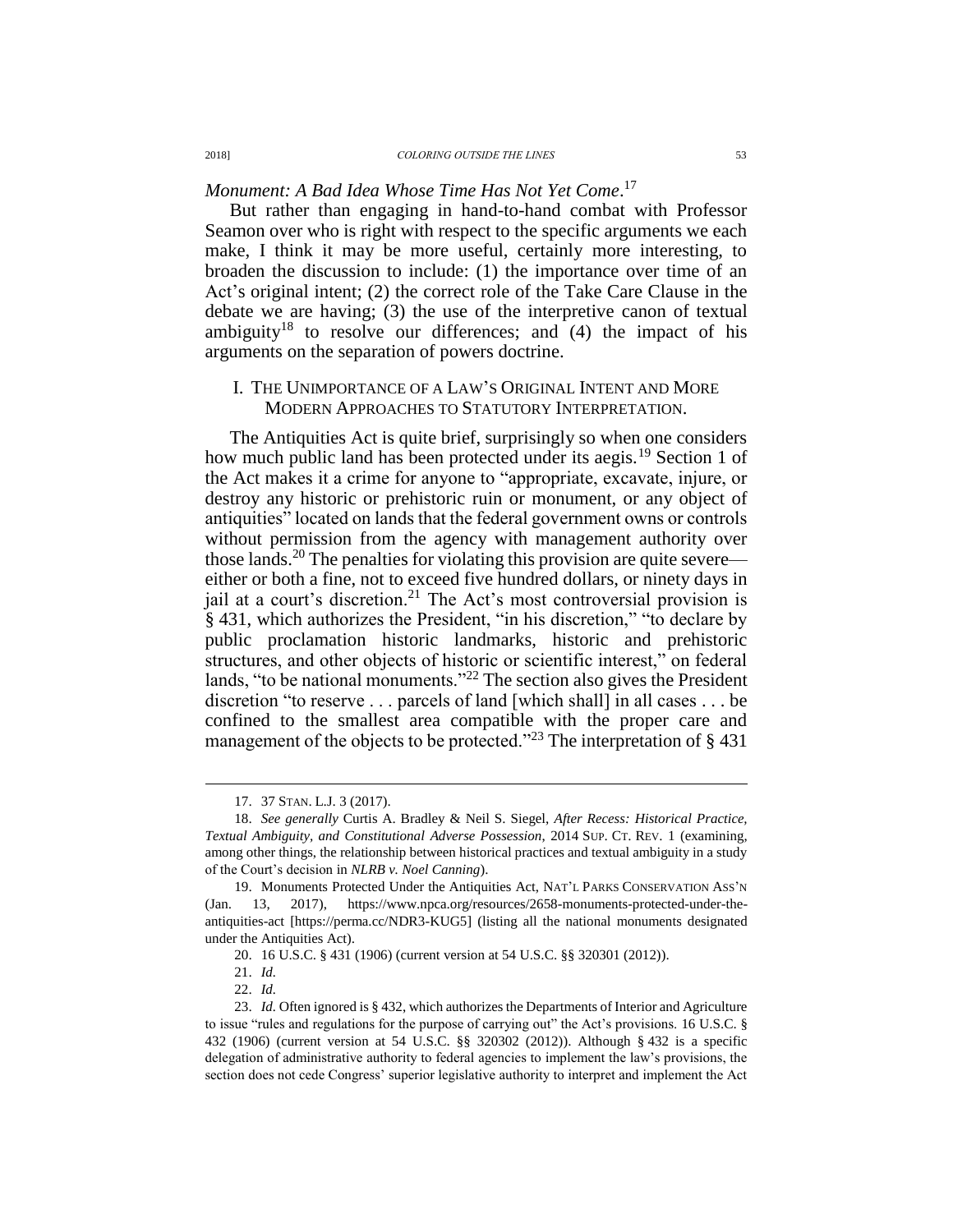is at the heart of Professor Seamon and my disagreement.

While both Professor Seamon and I agree that the Antiquities Act was a product of legislative compromise and largely recount the same legislative history ending in its enactment,  $24$  our agreement stops there. We disagree over the extent to which the final law left room for the protection of more than historical objects, such as large landscapes containing objects of historic or scientific interest, and over the amount of land required to protect those objects. I argue that those two questions are unresolved in either the legislative history or the law itself;  $2^5$ Professor Seamon argues the reverse.<sup>26</sup> We also interpret Congress' failure to check perceived Presidential excess very differently. He attributes Congress' failure to curb what he calls "abuse" of the Act's legislative intent to its institutional inability to act unilaterally. Comparing this to a president who "is as free as a cowboy."<sup>27</sup> I see in Congress' inaction, its consistent resistance to the idea of curtailing the President's designation authority––a demeanor made even more striking by the fact that over the years Congress has considered and rejected legislation seeking to rescind or even amend the Antiquities Act for many of the same reasons raised by today's critics of the Act, like Professor Seamon.<sup>28</sup> Professor Seamon's failure to discuss how the courts have viewed the scope of the President's powers under the Antiquities Act may be because, with only one exception, $29$  courts have generally sustained those actions. $30$ 

Given the wide divergence in the views of the Act, how much weight

to the Administration. *See* Waynan v. Southard, 23 U.S. (10 Wheat.) 1, 43 (1825) ("Congress may certainly delegate to others, powers which the legislature may rightfully exercise itself.").

<sup>24.</sup> *Compare* Seamon, *supra* note [1,](#page-0-0) at 561–67 (emphasizing that part of the legislative history supports the Act's narrow focus), *with* Babcock, *supra* not[e 4,](#page-0-1) at 13–16 (pointing out that the history left open the type of artifacts to be protected and the amount of land necessary to protect the object that was the subject of the designation).

<sup>25.</sup> Babcock, *supra* not[e 4,](#page-0-1) at 16.

<sup>26.</sup> Seamon, *supra* note [1,](#page-0-0) at 567 ("[T]he 1906 Act was designed to allow the President to designate discrete objects as national monuments and, for each such object, to reserve only the smallest amount of land necess[a]ry to protect that object." (alteration in original) (internal quotations omitted)).

<sup>27.</sup> Seamon, *supra* note [1,](#page-0-0) at 574.

<sup>28.</sup> *See* Babcock, *supra* note [4,](#page-0-1) at 18 (discussing some of those criticisms).

<sup>29.</sup> Anaconda Copper Co. v. Andrus, 14 Env't Rep. Cas. (BNA) 1853, 1854 (D. Alaska 1980) (challenging President Carter's use of the statute to designate fifteen new national monuments, to expand the boundaries of two existing monuments, and to withdraw more than fifty-six million acres in Alaska to protect public lands until Congress enacted protective legislation).

<sup>30.</sup> *See* Wyoming v. Franke, 58 F. Supp. 890, 896 (D. Wyo. 1945) ("[I]f the Congress presumes to delegate its inherent authority to the Executive Departments which exercise acquisitive proclivities not actually intended, the burden is on the Congress to pass such remedial legislation as may obviate any injustice brought about as the power and control over and disposition of government lands inherently rests in its Legislative branch.").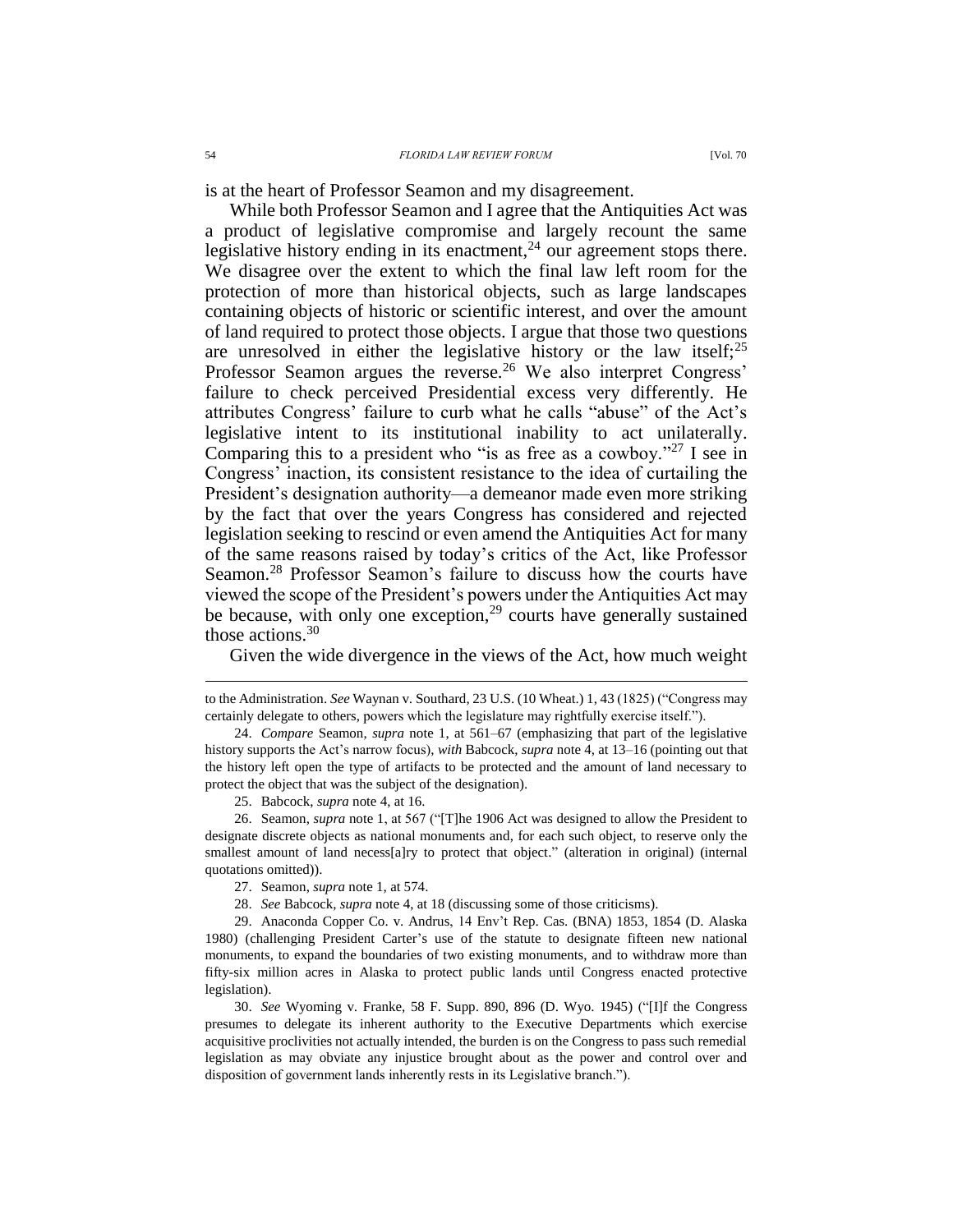should be given to its intent? I argue not much. I believe of greater import is the practice of government institutions in implementing the statute. Here, contrary to Professor Seamon, practice shows presidents generously exercise their discretion to identify and then reserve areas under § 2 of the Antiquities Act, unchecked by the courts or Congress.<sup>31</sup>

<span id="page-4-0"></span>In the field of statutory interpretation the idea that "practice informs the content of constitutional law" is referred to as "historical gloss."<sup>32</sup> Courts may and often do consider historical gloss when interpreting the meaning of a statutory text.<sup>33</sup> Governmental practices can also be invoked to support "what legal and political theorists" term "constitutional conventions," a catchall phrase used by legal and political theorists to cover those "maxims, beliefs, and principles" that "guide officials in how they exercise political discretion.<sup>34</sup> To act contrary to an historical gloss violates a legal understanding, while contradicting a convention violates "the spirit of the constitution, even if it does not violate any particular rule."<sup>35</sup> Thus, historical gloss has legal status and conventions do not.<sup>36</sup> Both interpretive approaches have some "normative force" conventions more so outside the courts as they are not law-based.

The cases discussed in Bradley and Siegel's articles on interpreting constitutional text involve the allocation of power between Congress and the Executive Branch. In *NLRB v. Noel Canning*, <sup>37</sup> for example, the Court wrote that since "the interpretive questions before it concern the allocation of power between two elected branches of Government . . . it would put significant weight upon historical practice," even if "the nature or longevity of that practice is subject to dispute . . . . "<sup>38</sup> Although not a matter of constitutional interpretation, the dispute over the meaning of § 431 of the Antiquities Act, involves, among other things, the historical practices of the two elected branches of government. Thus, the resolution of that dispute might be amenable to consideration of historical gloss as

<sup>31.</sup> Presidents have declared a 157 national monuments since the law's enactment in 1906. Squillace et al., *supra* note [11,](#page-1-0) at 55.

<sup>32.</sup> Curtiss A. Bradley & Neil S. Siegel, *Historical Gloss, Constitutional Conventions and the Separation of Powers*, 105 GEO. L. REV. 255, 257 (2017) [hereinafter Bradley & Siegel, *Historical Gloss*]; *see generally* Bradley & Siegel, *supra* note [18](#page-2-0) (analyzing the Court's use of historical gloss in *NLRB v. Noel Canning* in the face of textual ambiguity and the concept of constitutional adverse possession).

<sup>33.</sup> *See, e.g.*, *Youngstown Sheet & Tube Co. v. Sawyer*, 343 U.S. 579, 610–11 (1952) (Frankfurter, J., concurring) ("[A] systematic, unbroken, executive practice, long pursued to the knowledge of the Congress and never before questioned . . . may be treated as a gloss on 'executive Power' vested in the President by § 1 of Art. II.").

<sup>34.</sup> Bradley & Siegel, *Historical Gloss*, *supra* note [32,](#page-4-0) at 257.

<sup>35.</sup> *Id.* at 257 (quoting Keith Whittington).

<sup>36.</sup> *Id.* at 268.

<sup>37.</sup> 134 S. Ct. 2550 (2014).

<sup>38.</sup> *Id.* at 2559–60. *See also* Bradley & Siegel, *Historical Gloss*, *supra* not[e 32,](#page-4-0) at 261.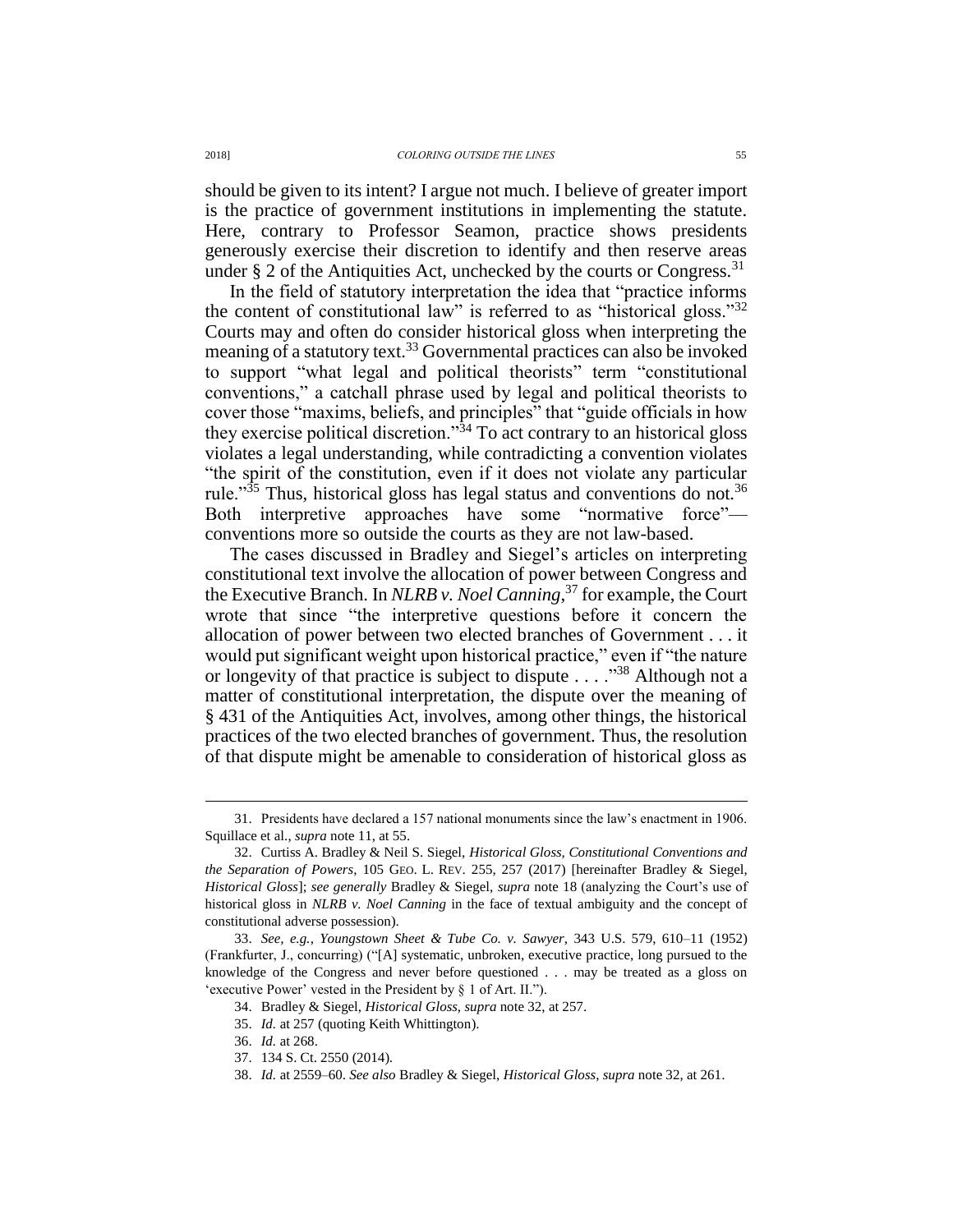a tool "to help clarify purportedly ambiguous text."<sup>39</sup> In the case of the Antiquities Act, historical practice conforms to a view of unfettered Presidential interpretive discretion, not to the cabined view of Professor Seamon.

Constitutional conventions can also constrain the exercise of governmental authority. Bradley and Siegel suggest that violation of a convention is not simply an act of "bad policy, but a deviation from norms of good institutional citizenship that help sustain the constitutional system."<sup>40</sup> Thus, conventions, although not based on law, exercise a moral force on political actors that can be as powerful as a judicially enforced historical gloss put on some statutory text. To the extent that Professor Seamon is endorsing President Trump's rescission of two previously designated national monuments, he is supporting the violation of those maxims and beliefs that give weight to prior actions taken under congressionally delegated authority.

Use of neither interpretive approach supports Professor Seamon's position that § 431 of the Antiquities Act constrains a president's discretion to designate a national monument. In fact, consideration of past practices and maxims might ease the path to resolving open textual questions like what constitutes an object of scientific interest or the size of the reservation.

### II. PROFESSOR SEAMON'S ARGUMENT ON THE TAKE CARE CLAUSE IS UNAVAILING.

Professor Seamon argues that the President's duty to take care that laws passed by Congress are faithfully executed imposes an affirmative duty on the President to "modify or abolish" any national monument designated by a prior President in violation of law.<sup>41</sup> He argues that the Take Care Clause makes a President responsible for violations of federal laws, even if he was not the cause of those violations.<sup>42</sup> However, in support of that proposition, Professor Seamon cites inapposite cases. Two cases, *Myers v. United States*<sup>43</sup> and *Free Enterprise Fund v. Public Co. Accounting Oversight Board,* <sup>44</sup> involve the Court striking down laws that restricted the President's authority to remove subordinates<sup>45</sup>—not an issue here. A third case, *Printz v. United States*, <sup>46</sup> invalidated a law that transferred federal authority for executing a federal law to state and local

<sup>39.</sup> *Id.* at 263.

<sup>40.</sup> *Id.* at 266.

<sup>41.</sup> Seamon, *supra* note [1,](#page-0-0) at 588.

<sup>42.</sup> *Id.* at 586.

<sup>43.</sup> 272 U.S. 52 (1926).

<sup>44.</sup> 561 U.S. 477 (2010).

<sup>45.</sup> *See id.* at 513–14; *Myers*, 272 U.S. at 176.

<sup>46.</sup> 521 U.S. 898 (1997).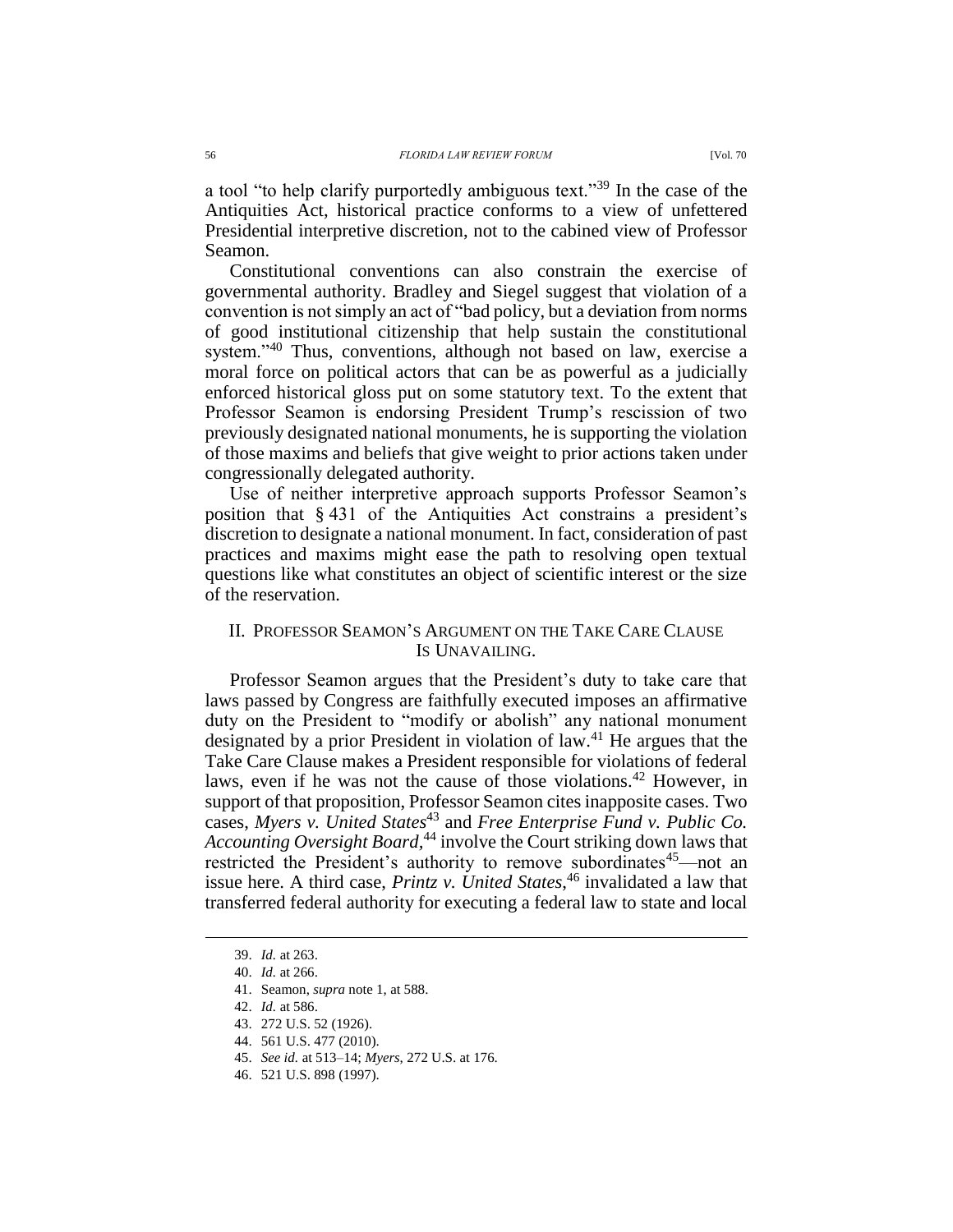law enforcement agents over whom the President had no control<sup>47</sup>—also not pertinent to the situation at hand. The final case he cites, *Lujan v. Defenders of Wildlife*, <sup>48</sup> involves plaintiffs' standing to challenge a federal law.<sup>49</sup> The statement from the case quoted in Professor Seamon's article that such an interpretation would unconstitutionally "transfer from the President to the courts the Chief Executive's most important constitutional duty, 'to take Care that the Laws be faithfully executed,'"<sup>50</sup> is dicta, taken entirely out of context. To say that "these decision require interpreting the Antiquities Act to allow the President to modify or abolish a monument established by a prior president<sup>"51</sup> is a stretch.

Professor Seamon is right that the Take Care Clause together with Article II imposes on the President the responsibility to be sure that laws enacted by Congress are implemented as Congress intended. Indeed, courts view that clause "as the direct constitutional source of the President's obligation to respect legislative supremacy" and not to act contrary to law.<sup>52</sup> However, there is nothing in the Take Care Clause or in how courts have interpreted it that makes the President responsible for *upholding* any law or for *preventing* its violation. For certain, application of the Clause here does not enable President Trump to waive language in FLPMA preventing him from affecting a prior President's designation of a national monument or accreting to himself the power to rescind or modify an existing monument, when the only authority granted to the President by the Antiquities Act is to identify and protect historic structures and objects of scientific interest.<sup>53</sup> Ironically, the Take Care Clause prevents him from doing those things.

"[A]ny authority conferred by the Take Care Clause 'starts and ends with the laws Congress has enacted.'"<sup>54</sup> The Take Care Clause prevents the President from creating exceptions to, or exemptions from, a legislative directive.<sup>55</sup> Yet, this is exactly what President Trump has done by substantially modifying the boundaries of two previously designated national monuments—actions Professor Seamon endorses. As such, these actions are "highly suspect"<sup>56</sup> and certainly outside the province of the Take Care Clause.

<sup>47.</sup> *Id.* at 933.

<sup>48.</sup> 504 U.S. 555 (1992).

<sup>49.</sup> *Id.* at 557–58.

<sup>50.</sup> Seamon, *supra* note [1,](#page-0-0) at 587 (quoting *Lujan*, 504 U.S. at 577).

<sup>51.</sup> *Id.* at 588.

<sup>52.</sup> Babcock, *supra* not[e 4,](#page-0-1) at 68–69.

<sup>53.</sup> *Id.* at 69–70.

<sup>54.</sup> *Id.* at 70 (quoting Jack Goldsmith & John Manning, *The Protean Take Care Clause*, 164 U. PA. L. REV. 1835, 1850 (2016)).

<sup>55.</sup> *Id.*

<sup>56.</sup> *Id.*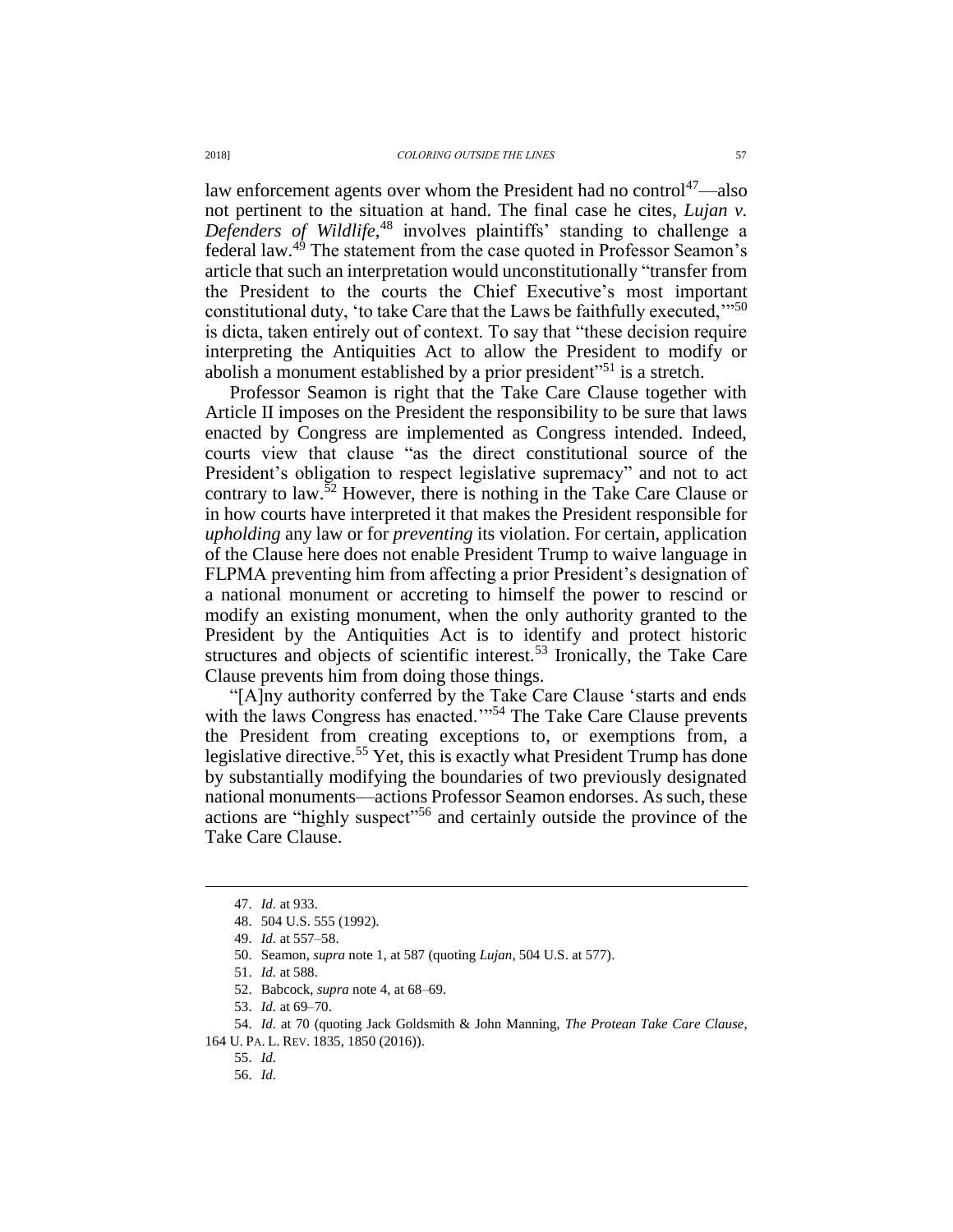## III. THE INVERTED ARGUMENT THAT THE POWER TO REDUCE IMPLIES THE POWER TO RESCIND AND THE SELF-LABELED "RULE" THAT PRESIDENTS SHOULD "NOT TIE THE HANDS OF THEIR SUCCESSORS" ARE UNPERSUASIVE.

Although Professor Seamon equates them, reduce and rescind are very different concepts—to rescind is to revoke, void, annul, or cancel something, while to reduce is to decrease or lessen something, not to abolish it. The power to reduce the size of something is a lesser power than to cancel something completely. It defies logic to propound, as Professor Seamon does, that a greater power can fit within a lesser power and that the lesser power can imply the existence of a greater power.<sup>57</sup>

Contrary to Professor Seamon, a President being able to reduce the size of a previously designated monument because of a mistake in its boundaries or in the existence of the objects the monument was established to protect does not logically "compel the conclusion" that a subsequent President can revoke that designation.<sup>58</sup> Even if that were true, President Trump's proclamations are not an example of his correcting any errors Presidents Clinton or Obama made in their designations. Rather, his proclamations reconfiguring their designations reflect a policy disagreement with his predecessors over how much land should have been reserved.

Executive actions taken pursuant to a legislative delegation, like proclamations designating national monuments, do bind the hands of subsequent executives. Professor Seamon's attempt to equate a presidential proclamation issued under § 431 of the Antiquities Act with an ordinary executive order, so it can be easily modified,<sup>59</sup> understates the role of Congress in the former.<sup>60</sup> "[T]he fact that presidential proclamations designating national monuments are issued under the authority of the Antiquities Act gives them more than the usual hortatory

<sup>57.</sup> *See* Seamon, *supra* note [1,](#page-0-0) at 584–86 ("If the President can *reduce* a monument to exclude lands that the President determines were not properly included in the first place, logic compels the conclusion that the President can *abolish* a monument that the President determines was not properly created in the first place—say, because it did not contain antiquities entitled to protection under the Act.").

<sup>58.</sup> *Id.* at 585.

<sup>59.</sup> *Id.* at 588 ("[T]he difference between Executive orders and proclamations is more one of form than of substance.").

<sup>60.</sup>Professor Seamon mistakenly equates presidential action under a specific congressional mandate with presidential executive orders, the over-riding of which he correctly finds common. *See id.*; *see also* Pamela Baldwin, *CRS Report for Congress: Authority of a President to Modify or Eliminate a National Monument* (2000), http://congressionalresearch.com/RS20647/document.php?study=Authority+of+a+President+to +Modify+or+Eliminate+a+National+Monument [https://perma.cc/G3YG-XN73] (commenting that executive orders relate to intra-executive branch actions).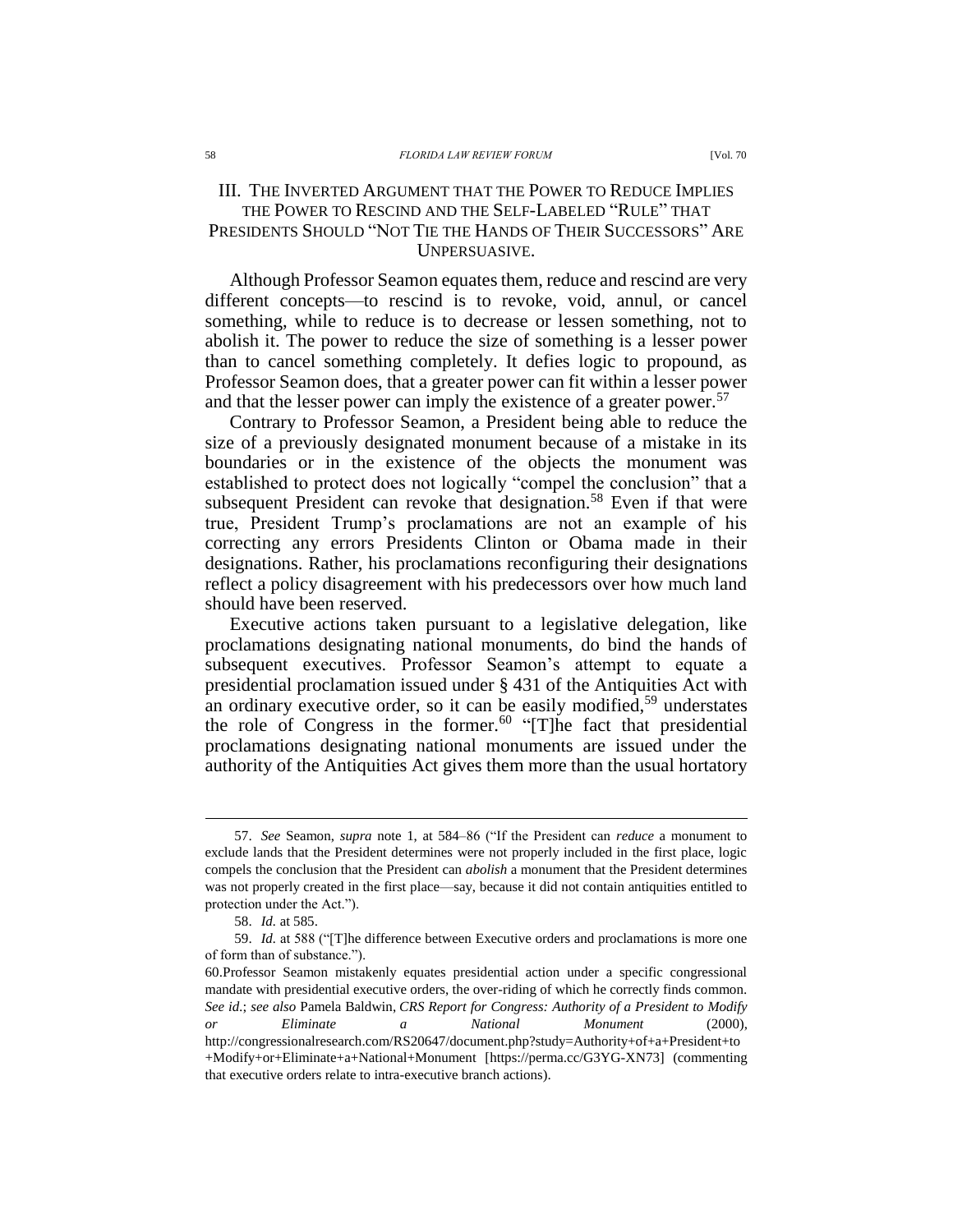power with respect to the general public";<sup>61</sup> unlike an executive order, they tie the hands of subsequent presidents unless Congress steps in.

#### IV. PROFESSOR SEAMON'S ARGUMENTS UNDERCUT THE SEPARATION OF POWERS DOCTRINE.

Although the separation of powers doctrine is not stated in the text of the Constitution, it is "an indispensable part of our theory of politics" in this country, indeed of "our American constitutionalism."<sup>62</sup> Respect for the functional distinctiveness of the three branches of government underlies the doctrine, and courts guard against one branch encroaching into the province of the others or any "aggrandizement" of power by one branch to the detriment of the other two that would destabilize the balance of power among them.<sup>63</sup> I contend in my article that any action by a sitting President to rescind or modify a previously designated national monument, a power that Congress reserved to itself in the Antiquities Act, impermissibly encroaches on the powers of the Legislative Branch and violates the separation of powers doctrine.<sup>64</sup>

By advocating that President Trump has this authority, Professor Seamon is suggesting that the President can engage in a legislative function—the amendment of a law, here the FLPMA, by excising an offending provision, § 204(j), which prohibits a President from affecting in any way a prior President's designation.<sup>65</sup> In § 204(j), Congress made its policy preferences clear that designations by prior presidents cannot be modified or revoked. Professor Seamon is correct that language denying this power to the Secretary did not reserve it to Congress.<sup>66</sup> But that does not change the essential fact that Congress enacted the Antiquities Act under its sole authority "to dispose of and make all needful Rules and Regulations" governing federal lands,  $67$  and that a President, who designates a national monument, is acting under and within that authority. Therefore, only Congress has the power to affect a previous designation—here, the lesser power to revoke or rescind a pervious designation is clearly encompassed in the greater, power to designate in the first place. To the extent that those earlier actions by previous presidents exceeded delegated authority in the Antiquities Act,

<sup>61.</sup> Babcock, *supra* not[e 4,](#page-0-1) at 10.

<sup>62.</sup> Jeremy Waldron, *Separation of Powers in Thought and Practice*, 54 B.C. L. REV. 433, 436 (2013).

<sup>63.</sup> Babcock, *supra* not[e 4,](#page-0-1) at 67.

<sup>64.</sup> *See id.* at 70.

<sup>65.</sup> *See id.* at 70–72 (equating presidents ignoring specific congressional directives with their refusing to enforce a law or comply with directives about how a law should be complied with).

<sup>66.</sup> Seamon, *supra* note [1,](#page-0-0) at 597.

<sup>67.</sup> *See* U.S. CONST., art. IV, § 3, cl. 2.